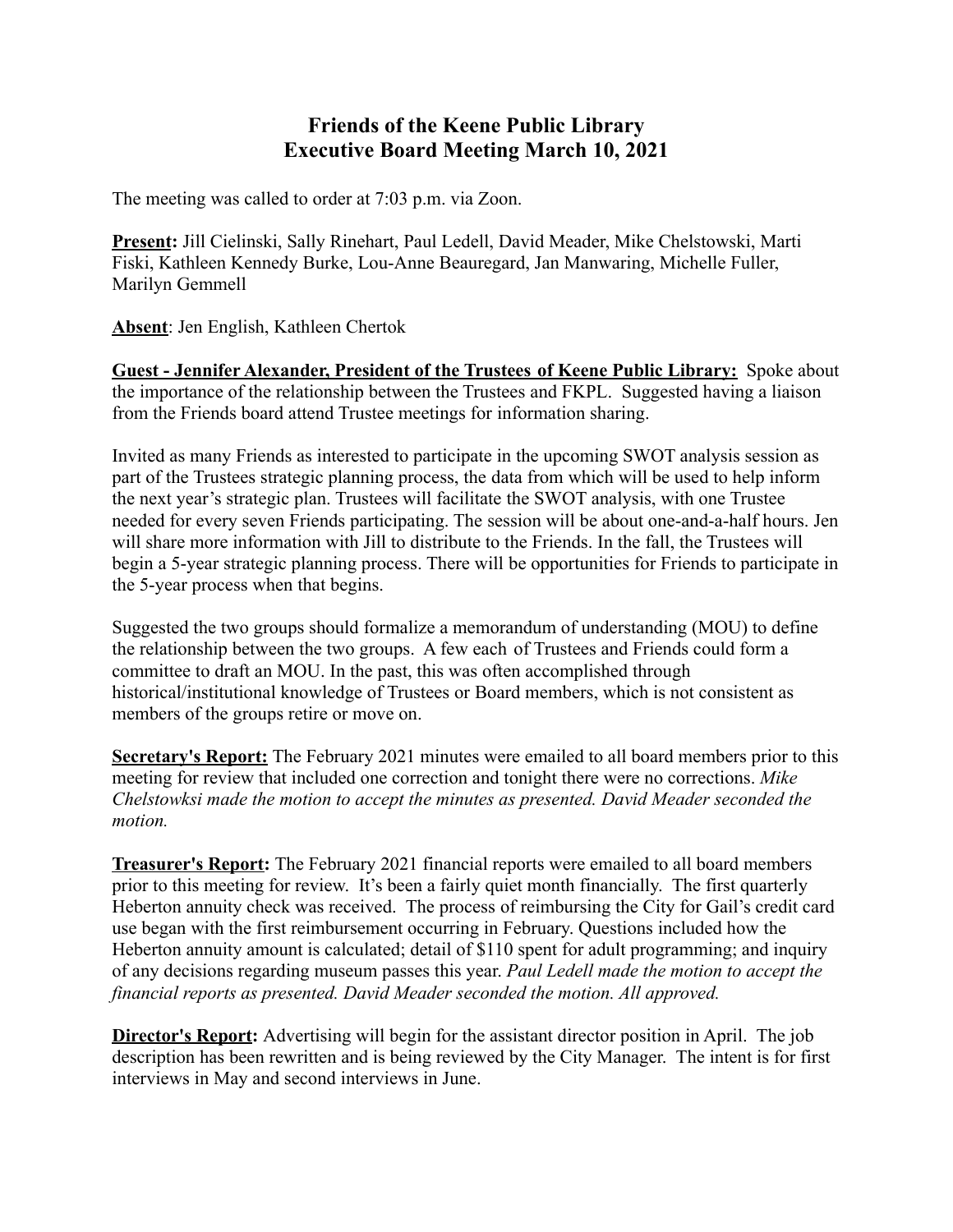The Library completed a SWOT analysis with the Trustees during the Library in-service day in February. City employees are also participating in an analysis.

At this point, there is a strong possibility that the Library will reopen to the public on Monday, March 15, provided COVID cases remain under 5% in this area. The reopening will be similar to the schedule and structure in December, with a few modifications for streamlining.

**Trustees Report:** Kathleen was unable to attend the last Trustees meeting. She'll provide a double report next month.

**Book Sale Committee Update:** Decisions need to be made soon as to whether or not to hold a fall book sale. For a sale to be held, work would need to begin by early summer. At this point, without anyone having visited the Friends area of the Library yet, it is not clear the condition and quantity of current inventory and need for donations (Marti will check the quality for us soon). Also need to consider the vaccination status of the volunteers, as safety is a concern for book sorting. Suggestion was made to set a date for October and continue to evaluate conditions over the next month or two.

**Casino Update:** Paul sent in the final paperwork. Our tentative dates are May 26-June 4. A board member will need to visit the casino each day to sign the affidavit during those dates.

**Library Giving Day:** This year's Library Giving Day is April 7, 2021. Discussion included draft communication that had been shared with the board a few weeks ago, a match challenge as part of the appeal, and an online giving option. Decision was made, given how quickly the day is approaching, to send an email communication to the list of members that received the annual meeting email last summer. No match challenge will be included in this appeal; that might be used in a later appeal. Jill will research which board member has admin rights to the FKPL Facebook account, as that will be another way to promote the day. Michelle will continue to explore establishing a PayPal account for the Friends and revise the draft communication again to share with the Board.

**Annual Meeting:** Need to provide notification to membership six weeks prior to meeting, which will occur May 12 or June 9. Other annual items related to the annual meeting are publication of the annual list of donors and the slate of officers for next year. Suggestion was made to hold the meeting in June, as there may be a decision about the fall book sale by then.

**Finance Committee:** A meeting is generally held in April each year. Paul will send a meeting invitation in the next few weeks.

**Volunteers for Trustees Items:** Lou-Anne expressed interest in being the Friends liaison to the Trustees. Dave, Jill, and Mike expressed interest in the MOU committee. Dave, Jill, Sally, Jan, and Mike expressed interest in the SWOT session. Suggestion for a SWOT session date is Monday, March 22 at 6 p.m.